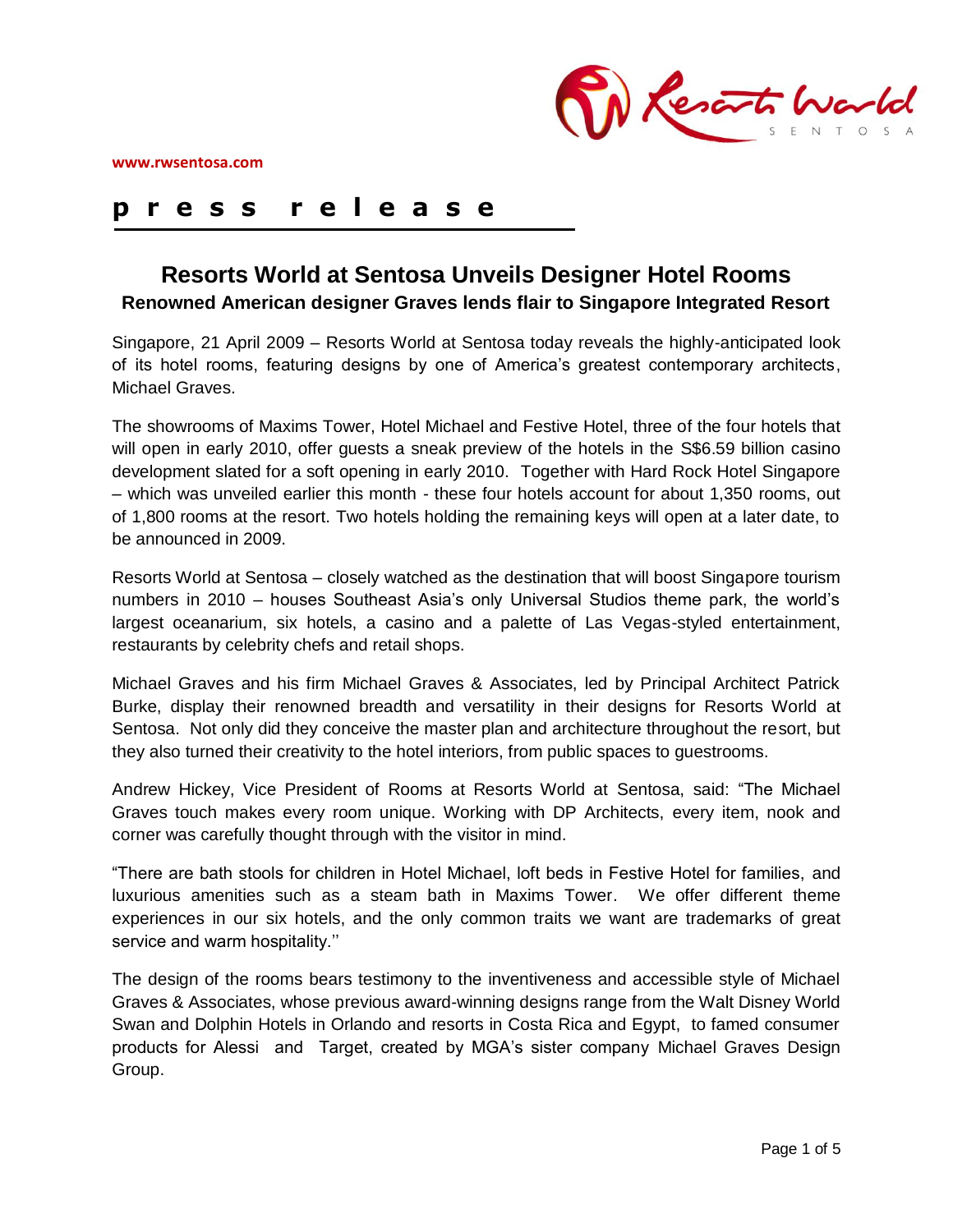Patrick Burke, the Principal-in-Charge of the Resorts World at Sentosa project for Michael Graves & Associates, said: "We believe in "design for all" and have become well known for designs that are familiar yet also original, fun and lively. We wanted to create a resort that is accessible at all scales – from the planning of the site to the tiniest details of the guestrooms - and thus appeals to people of all ages who will come here to pursue a tremendous variety of leisure activities."

All rooms feature amenities such as Internet connectivity, LCD TVs, mini bar, in-room entertainment and luxurious bedding.

All hotels, including Equarius Hotel and Spa Villas, the two hotels that will open later, are owned and operated by Resorts World at Sentosa. Hotel bookings will open in the second half of 2009.

-  $end -$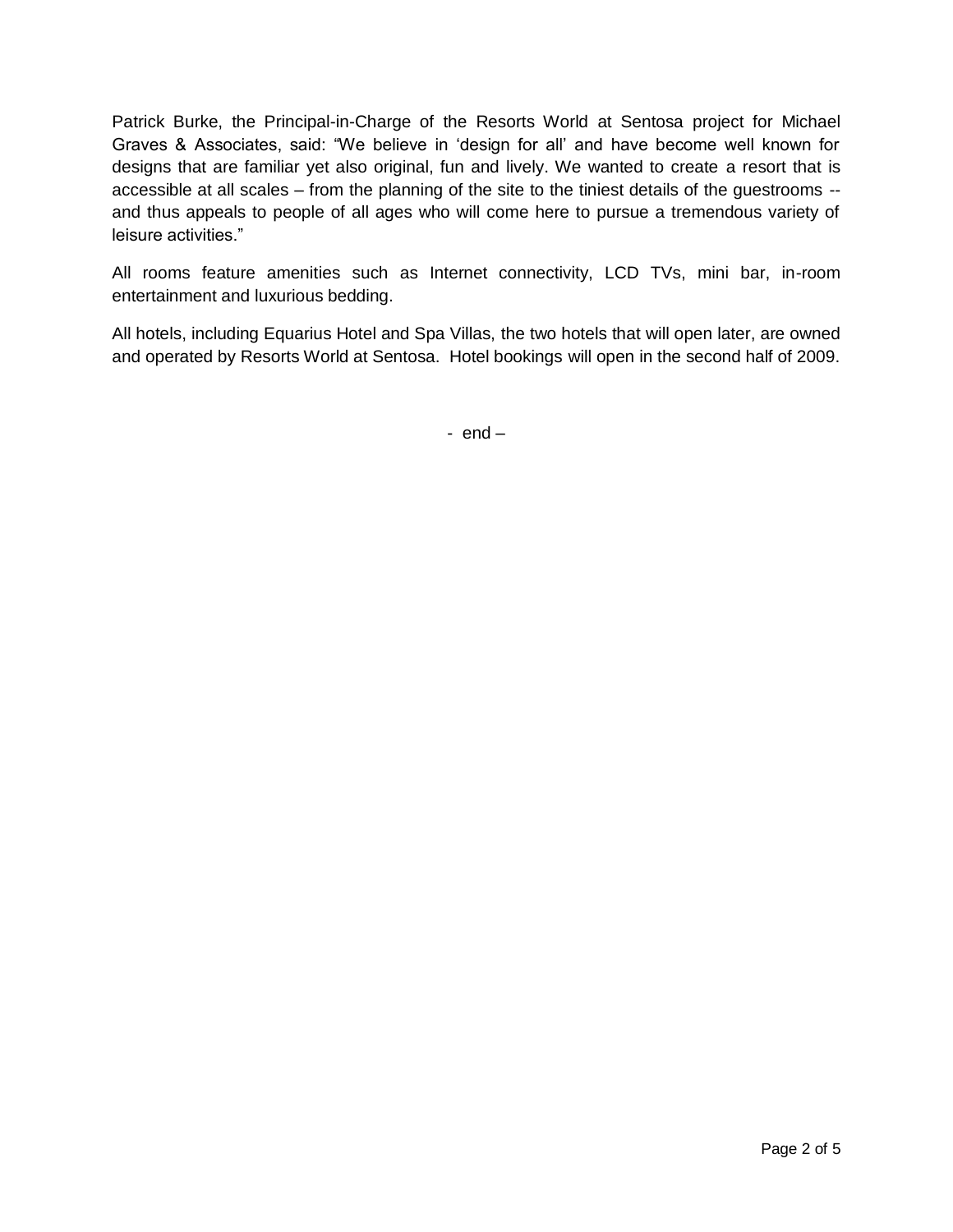# **About the hotels**



**Maxims Tower An all-suite hotel with 24-hour butler service, Maxims** Tower"s suites are intimate and cosy. Dressed in stately dark wood, luxurious fabrics, hues of red and gold, the Maxims suite comes with lavish touches such as a magic mirror that doubles as a TV screen, an en-suite kitchenette and a personal steam room. Mostly checked in by invitation, Maxims' guests enjoy a range of complimentary and private dining, gaming and VIP facilities within the exclusive hotel tower.

120 rooms, including suites, mansions and villas.



**Hotel Michael** Named after and designed entirely by Michael Graves & Associates, Hotel Michael pays tribute to Michael Graves" design genius. Call it a "collection"" of Michael Graves favourite things, this one-and-only Hotel Michael in the world carries Graves' stamp in everything from the rooms" honey-coloured maple walls and the "archaic landscape" murals to their circular blue mosaic showers. Hotel Michael offers fine dining at its restaurants as well as a chic sky bar.

> 470 rooms, including Deluxe Rooms, Club Rooms, Deluxe Suites and Presidential Suites.



Festive Hotel **Fun and vibrant, with lots of design surprises to delight** families, Festive Hotel rooms come with separate chambers for parents and loft beds for kids. Sofas that flatten into beds add extra sleeping room. Bold orchid motifs are featured in the corridors leading to the rooms and in large ceiling windows above the chambers. The hotel will feature a kids" arcade, family restaurants, and a 1,600-seat theatre where the Resort"s resident show is staged.

> 390 rooms, including Deluxe Rooms, Super Deluxe Rooms and Suites.